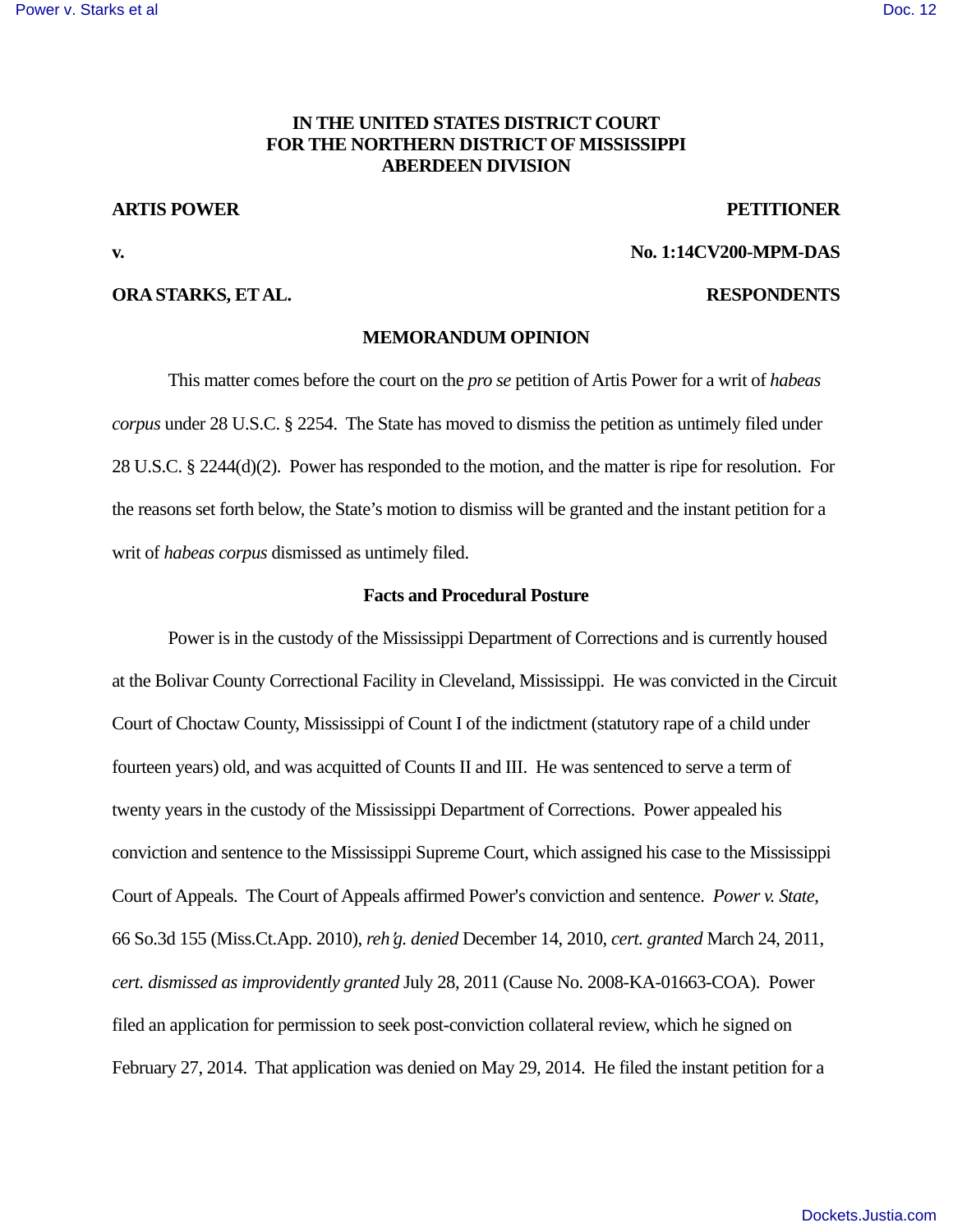writ of *habeas corpus* on October 29, 2014.

## **One-Year Limitations Period**

Decision in this case is governed by 28 U.S.C. § 2244(d), which provides:

 $(d)(1)$  A 1-year period of limitation shall apply to an application for a writ of habeas corpus by a person in custody pursuant to the judgment of a State court. The limitation period shall run from the latest of  $-$ 

(A) the date on which the judgment became final by the conclusion of direct review or the expiration of the time for seeking such review;

(B) the date on which the impediment to filing an application created by State action in violation of the Constitution or the laws of the United States is removed, if the applicant was prevented from filing by such State action;

(C) the date on which the constitutional right asserted was initially recognized by the Supreme Court, if the right has been newly recognized by the Supreme Court and made retroactively applicable to cases on collateral review; or

(D) the date on which the factual predicate of the claim or claims presented could have been discovered through the exercise of due diligence.

(2) The time during which a properly filed application for State postconviction or other collateral review with respect to the pertinent judgment or claim is pending shall not be counted toward any period of limitation under this subsection.

28 U. S.C. § 2244(d)(1) and (2).

 $\overline{a}$ 

Power's conviction and sentence became final ninety days after the Mississippi Supreme

Court dismissed his petition for writ of *certiorari* as improvidently granted, October 26, 2011 (July 28,

 $2011 + 90$  days).<sup>1</sup> Thus, under the one year limitations period of the Antiterrorism and Effective

<sup>&</sup>lt;sup>1</sup> Power did not seek a writ of *certiorari* to the United States Supreme Court. As such, ninety days, the time period during which Power could have sought such review, is added to the date on which his direct appeal ended and his conviction became final. *See* Rule of the United States Supreme Court 13(1); *see also Roberts v. Cockrell*, 319 F.3d 690 (5<sup>th</sup> Cir. 2003).